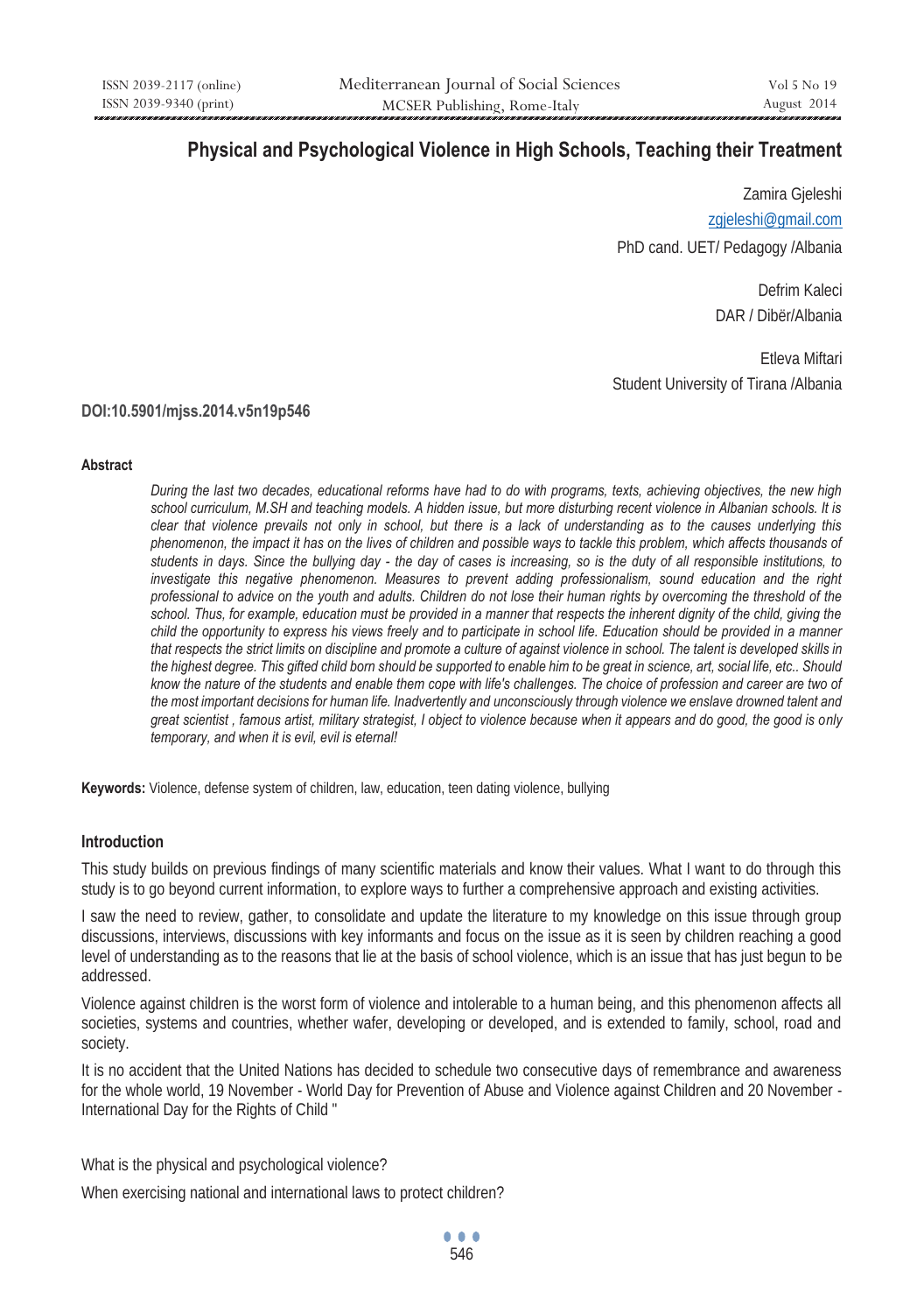Where should act Child Protection System, programs, education policy, civil society and the media to physical and psychological violence?

Why can't stop violence in schools, where we can send humans to the moon?

How much and how to treat physical and psychological violence in schools in teaching?

## **Definitios**

 \* Violence is defined by the World Health Organization as the intentional use of physical force or power, threatened or actual use of it against yourself, another person or against a group or community that either results in or is likely to result in injury, death, psychological harm, or bed development power.

\* Violence matter of law the recommendations of the Assembly of the Council of Europe can be considered as a violation (violation) of the total of all human rights, the right to life, safety, dignity and physical and mental integrity and can take different forms, or more accurately, materialized in various forms, such as aggression or assault, sexual abuse and rape, and the thrill of deep threat or intimidation and should be considered by the criminal law as a criminal offense.

\* Violence is deliberate action to force another physical or psychological means, subject to the interests, goals and desires one. (K.Grillo)

\* Violence is verbal expression, mimicry or pantonomi; behavior or action, conscious or not, of one or more individuals, in one or more individuals, to control, oppression, punishment and alienation change to another personality . (A.Deva-Zuna)

## *Theoretical definitions of violence at school:*

Bullying is aggressive behavior with a view to cause physical or psychological harm to another within educational institutions.

• Bullying includes:

- hitting the hallways, calling names, intimidation,
- food and money hijacking, suicide,
- forms of sexual harassment,
- behaviors among children and adolescents,
- systematic violence

\* David Mayers social psychology researcher points out that because of aggressive behavior that brings reward aggression.

\* According to Mayers children whose parents punishment tend to behave aggressively with others. Parents aggression have a way to deal with things.

\* Violent behavior in schools dealing with the situation where young people are among the three different cultures or codes of behaviour home-school - way.

## **General hypothesis:**

Violence against children in schools in the last decade Peshkopi is growing and it represents a new challenge not only to the school management, but also a big problem family, ethical, social.

## **Auxiliary hypothesis**

a. In our school there are all ways, types and levels of physical and psychological violence

- b. Causes school violence:
- F. physiological, cultural, academic, personality, school climate.

The object of study: High School Gymnasium Maqellara and "Said Najdeni" Peshkopi, Albania, "Remzi Ademaj" Prizren, Kosovo, "28 November" Dibër , Macedonia parents, teachers, doctors, psychologists.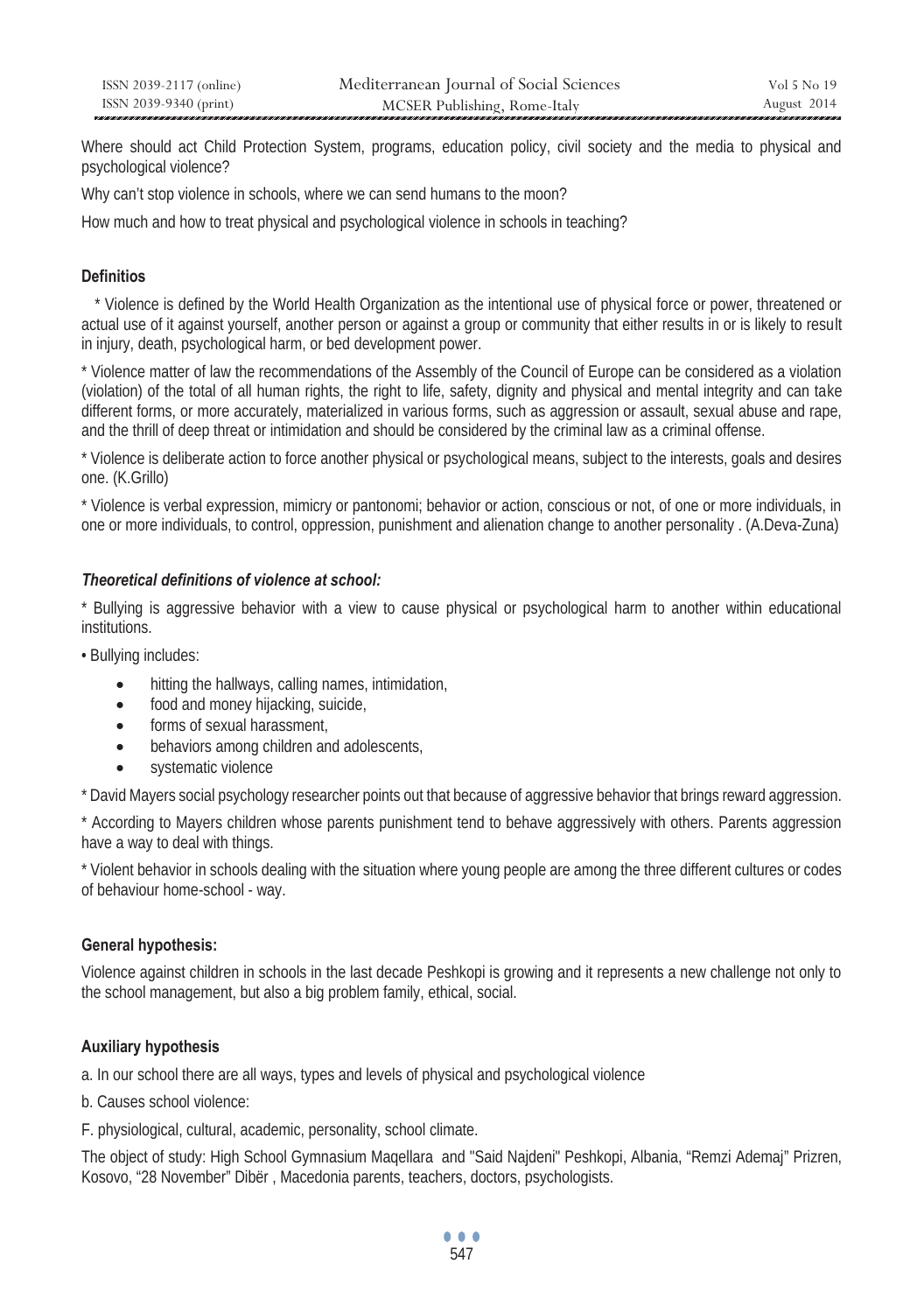Triangle cooperation between three actors: teachers, students and parents.

He manifests the existing situation.

Dotted lines indicate the current state of cooperation.

Contact is physically and uncooperative

Territory or personal space and unwillingness negligence action

If removed limits established an educational system safe against violence, teaching and learning and promising for the future.

Attitudes and beliefs about physical and psychological violence

First Position: physical and psychological violence, absolutely the most effective means of disciplining children.

The second attitude, physical violence causes many negative consequences on children.

Third position: violence can be positive effects.

The reasons for the use of violence against children

The philosophy of the benefit, which brings violence

Loss of self-psychology

The use of violence as an instrument of discipline.

Response to: disobedience, unrealized plans, lie, disagreement with one another, violating the rules, love, misunderstanding of the child.

# **Forms of physical violence**

Use of violence as an instrument of discipline .

Disciplining children through the use of penalties is a known reality in daily life and scientific research .



1.disobedience, 2.noise, 3.problems with grades, 4.excesses games

# **Violence is in response to disobedience**

Violent teacher to give students lessons for their disobedience .

Discipline of students by legitimizing violence for violence disobedience . The abuser feels justified .Violence is in response to the non-realization of plans

Violence , which is used by teachers when a student has not academic outcomes .

Response to the violence lie

The violence of the occupation in response to each other pupils

Violence in response to love

Violence in response to misunderstanding

Consequences of violence against children

# **Consequences of physical violence on children**

First conclusion : physical violence causing obvious physical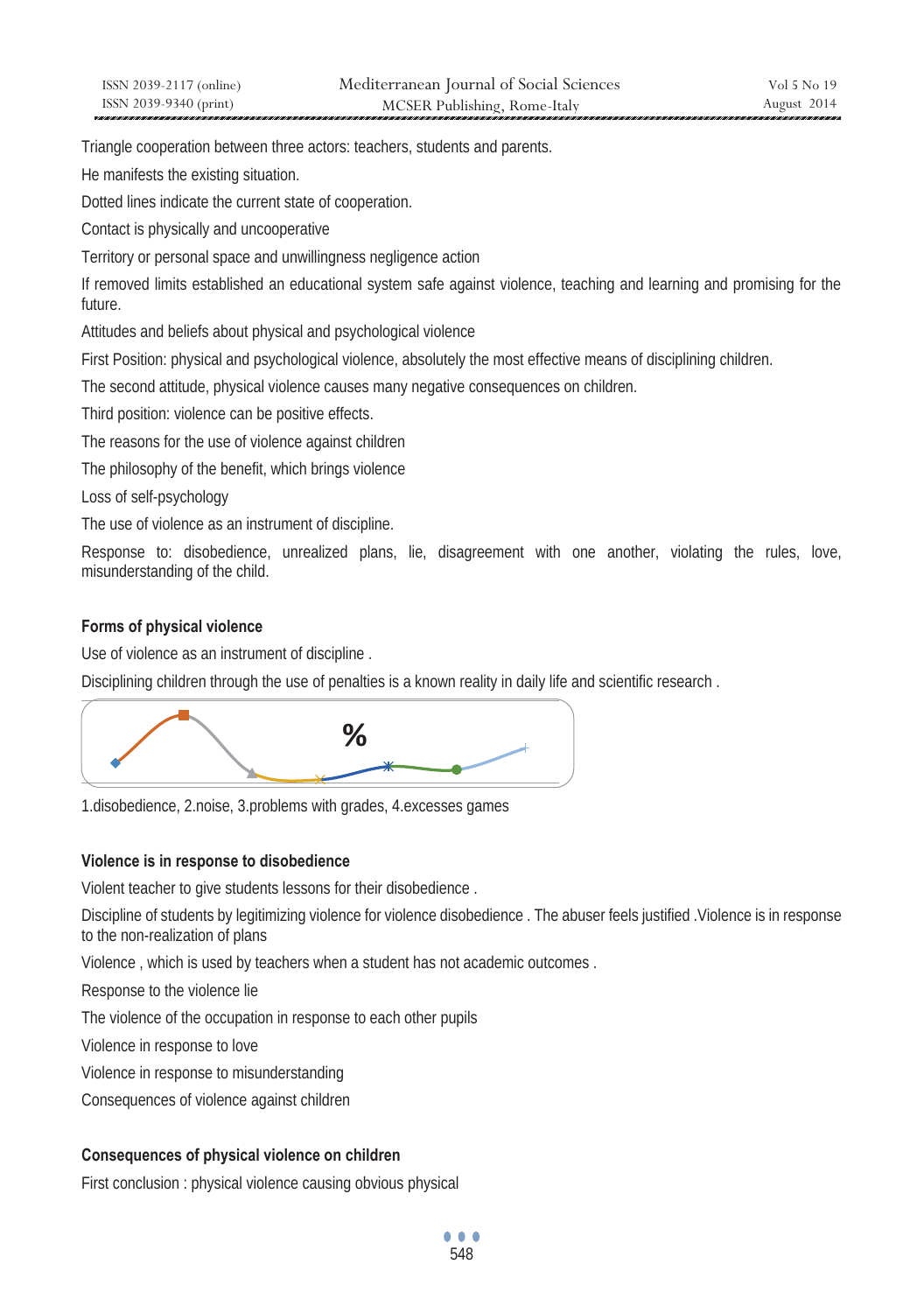| ISSN 2039-2117 (online) | Mediterranean Journal of Social Sciences | Vol 5 No 19 |
|-------------------------|------------------------------------------|-------------|
| ISSN 2039-9340 (print)  | MCSER Publishing, Rome-Italy             | August 2014 |

 Teachers , parents and children in mass claim that violence obvious physical consequences : pain , certain injuries , and signs that remain after healing of injuries , , loss of physical abilities . Reports of fatal violence lacking.

consequence of the violence is frequent bruises , bleeding , dizziness and loss of feelings .

 Physical violence is intertwined with violence and bullying psychological . Effects associated with severity of physical injury and the manner of its exercise .



1.dizziness, 2.unconsciousness, 3.bruises, 4.bloodshed

## **Physical Effects**

Second conclusion : Violence psychological consequences

Consequences affecting the overall level of emotional functioning of the child .

Consequences that affect child development opportunity

Cultivation of violent behaviour

## **Third conclusion**

Teachers and parents are more aware of the physical effects than psychological consequences of violence against children . Physical consequences are visible and they promote feelings of repentance to users of violence . The awareness of the consequences of psychological violence is very low . Psychological violence is tolerated and its effects underestimated .

3 . Thought about suicide as a result of violence



1.never 2.once 3.twice 4.thrice 5.over three times

 Schools are considered safe environments . We have made the difference between the perception of security and real security .

Real is real safety risk measures / no risk in school .

Security is a personal perception of the level of safety at school



1.very safe,2. safe, 3.neither safe nor unsafe, 4. unsafe, 5.very unsafe

... 549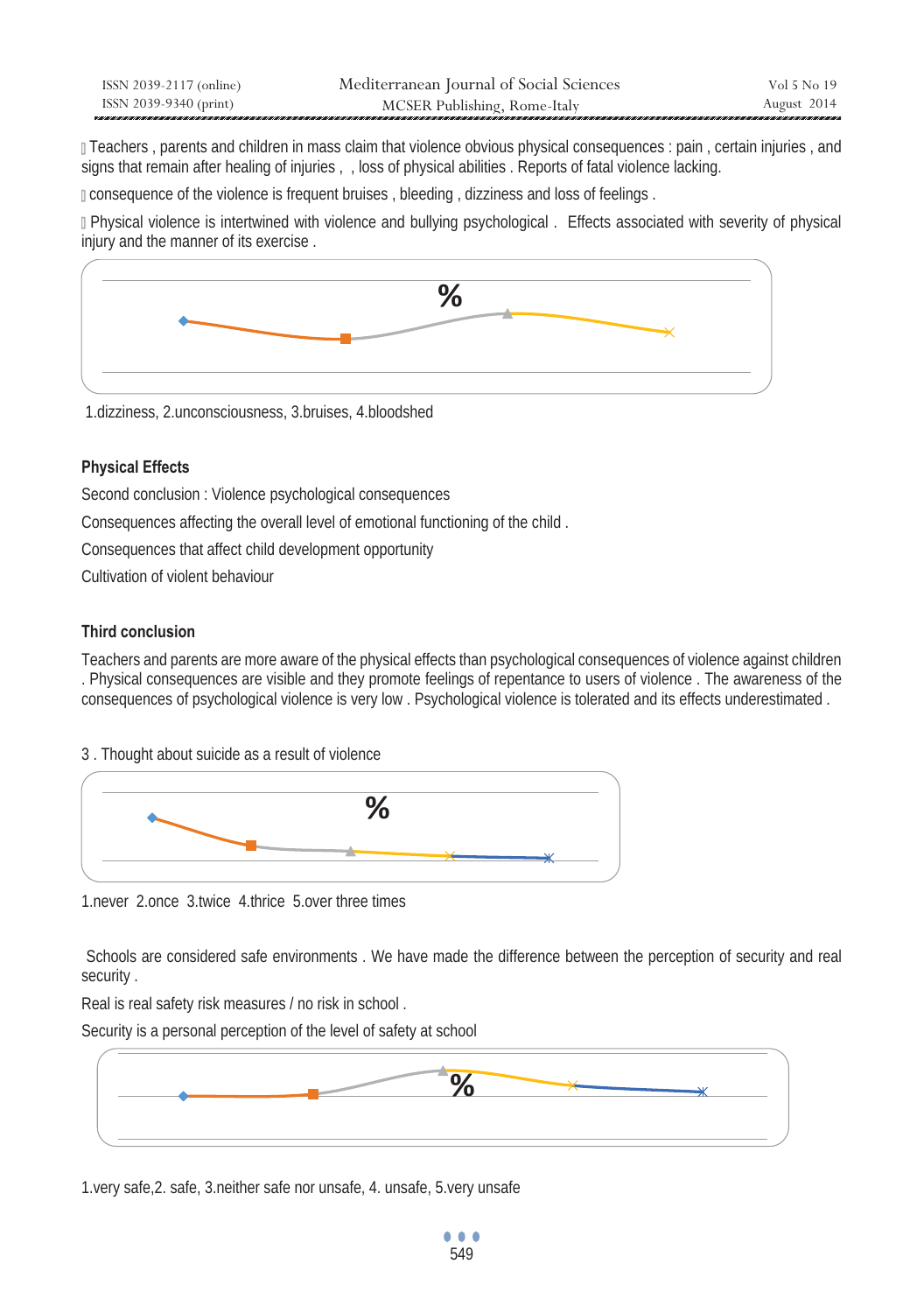4 : Level of safety at school as perceived by students

## **Perpetrators of violence**

Teachers teaching staff are the ones that most often violate students both physically and psychologically .

 Teachers rarely hunt , but have much stronger shock than teachers . Teachers exert more violence against schoolgirls that to students . Teachers violate more students than female students .

## **The severity of violence .**

 Some forms of physical violence are : assault with a punch to the head or body , forced collisions , collisions with the object , ...

Severe forms of physical violence used as the boys and the girls . However it is used more for boys .

Forms of bullying : stripping off , negative grading as punishment for bad behavior , slurs , nicknames , epithets , curses . It is used more to teachers and students .

# **Alternative forms of disciplining children**

Keeping Rampage

**The transfer of the child from a booster environment in a less amplifier.** 

Awards

Removal of privileges

Cooperation trinomial teacher -student - parent to child positive change is minimal .

The prevailing trend of teachers attacked the child , who demonstrate problematic behavior rather than problematic behavior .



1. director, 2.teacher, 3.the parent, 4.psychologist,5. friend, 6.person himself

**5** : Frequency of people have problems when run

# **Forms of bullying**

About 60 percent of the population are Internet users. Facebook has 1.3 million users, or in other words more than 78% of the online population are active in social networks. If we analyse the data for the age of social networking users, it turns out that most of them are young people under 24, under 18, so 15% are 15-17 years and 6% at age 13-15 years.

Increased aggressiveness seen higher in boys aged 14-18 years.

14% engage in "Teen Dating Violence"

Children should be educated in order to protect them.

Internet-violence is to model behavior and way of thinking. It increases the level of verbal and nonverbal aggression, beginning to manifest to other children or young peer

 Media treats the phenomenon of violence that is used against children in episodic. It has left without cover more moderate forms of various types of violence against children and is interested in severe forms. In many cases, the print and electronic media has treated this phenomenon without observing professional ethics, so noisy and profit.

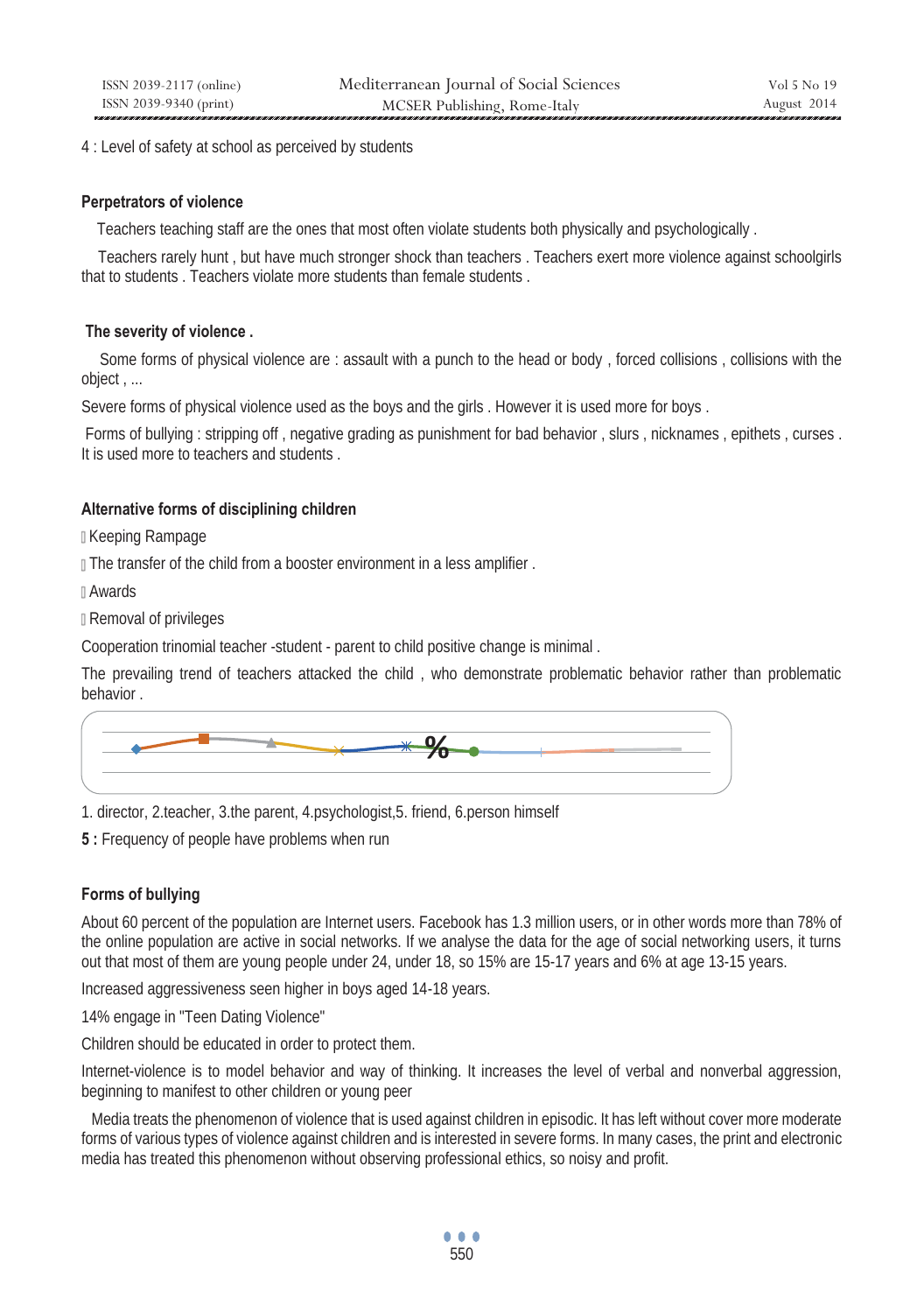## **SWOT Analysis**

#### **Options**

Cooperation with associations, lifelong learning, licensed teachers, the school culture, the new high school curriculum .. professional potential, motivation of staff, education reforms, strategic plans, no ethnic discrimination, the school selfevaluation, ...

#### **Limitations**

 Centralism AEM-RED-school, lack of psychologists, social administrators and security personnel, lack of activities, student government dysfunctional, untransparency , .... Lack of Child Advocate, incongruity traditional teachers, lack of information, lack of students in decision-making, and lack of training misuse their recently untransparency, ...

#### **Achievements**

Child code, public agencies reporting, psychological services, security personnel and psychologists, school uniforms, ...

#### **Risks**

Lack of facilities, poor success, abandonment, asocial and antisocial personality.

## **Conclusions**

The absence of national legislation, national policies and structures consolidated.

Lack of readiness among professionals to talk about violence against children.

The low level of reported cases of violence due to weaknesses in the child protection system. Clear differences between sectors in terms of identification, registration, reporting and referral of violence. Low scores on tests of MH.

## **Recommendations**

Commitment and action to strengthen national and local levels.

Prohibit any kind of violence; all violence against children and prioritize prevention. To promote non-violent values and awareness raising.

To increase the capacity of all those staff who work with children.

Provide social services, psychological and counselling.

Establish reporting systems and services accessible and tailored to children.

Ensure participation of children.

Television is not a "baby sitter" - child care.

Society to be protected and not be influenced by material found in the media and Internet.

Reducing virtual time extracurricular activities for a real product.

Reformation of the school's mission: education and social role.

## **References**

Biehler R- Snowman I, Psikologji e zbatuar në mësimdhënie, Nënë Tereza, Tiranë,2004

Jashari H, Sociologjia e arsimit, Interlingua, Shkup 2007

Kushtetuta e Republikës së Shqipërisë , Tiranë 1998

Kodi Penal i Republikës së Shqipërisë

Kodi i Procedurës Penale i Republikës së Shqipërisë

Murati Xh, Metodologjia e kërkimit pedagogjik, Çabej, Tetovë